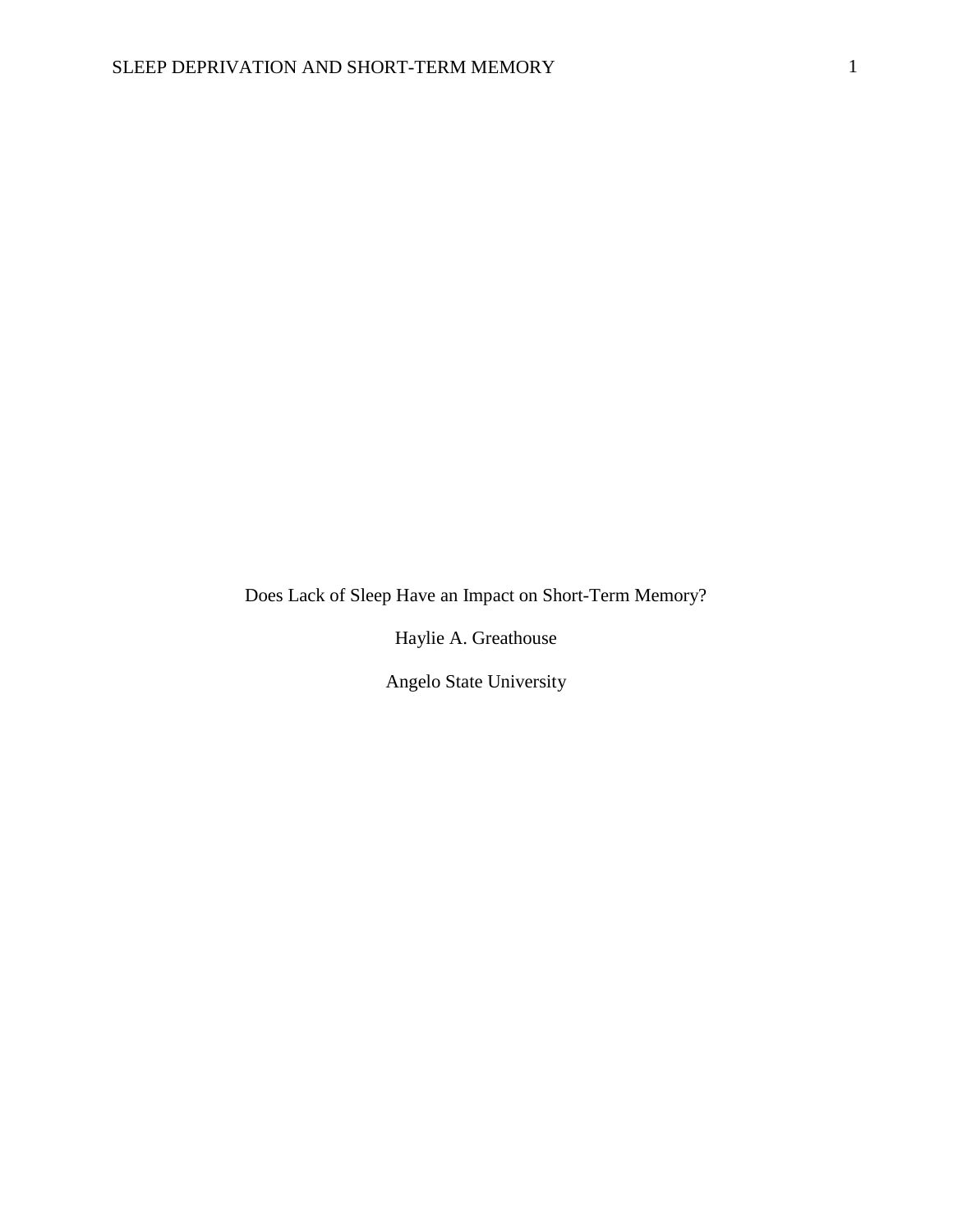Does Lack of Sleep Have an Impact on Short-Term Memory?

Cognitive function is very important to humans as it is composed of our visual and auditory perception, attention, short-term memory, long-term memory, working memory, and logical reasoning. The purpose of this study was to determine if the amount of sleep a person receives has an impact on their mood and cognitive function. In this study we are closely looking at memory recall. Sleep is crucial to brain function and our overall health. Consistent lack of sleep can cause back pain, stomach pain, mood swings, diabetes, heart failure, depression, hypertension, and can negatively affect the immune system. Consistent lack of sleep can also affect the ability to stay focused and can impair judgement and logical reasoning. This study is important because if sleep does affect memory recall and mood then people might have answers as to why they are constantly forgetful and in a bad or depressed mood. This gives people a chance to make sleep a priority, so it does not affect their health and cognitive skills.

There have been multiple interesting studies regarding cognitive function and sleep. Chengyang (2016) did a study where he examined the functional connectivity of the hippocampus after restriction of sleep. The hippocampus is a part of the brain that is responsible for learning and memory, so he was basically studying whether or not sleep restriction had an effect on memory. Chengyang hypothesized that there will be altered functional connectivity in participants who received less hours of sleep. To test this, he took a group of twenty-year-old males who got between 6.5 and 8.5 hours of sleep a night. The participants were all healthy nonsmoking individuals who were in good health and could not consume caffeine or alcohol. Participants were monitored using an actimetry sensor which helps track rest and active cycles. To measure cognitive function Chengyang used the DMS task which assess "attention and concentration, memory and executive function" (p. 956). A magnetic resonance imaging (MRI)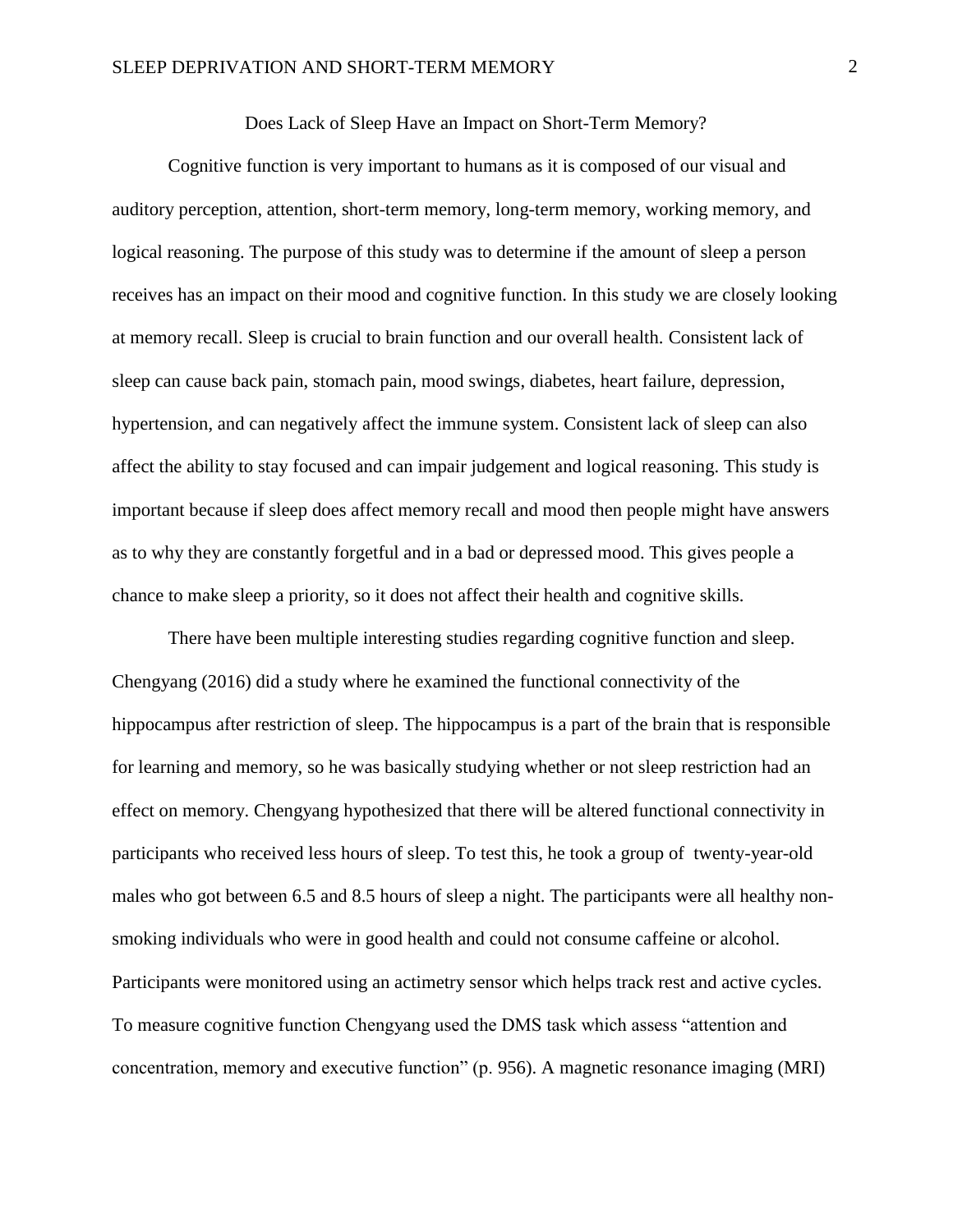was also used to track the functional connectivity in the hippocampus. At the end of this study Chengyang found that there was "increased functional connectivity between left hippocampus and left thalamus that was significantly correlated with the decreased performance of memory task" (p. 958). A decreased performance in memory task was a result of sleep deprivation. Sleep deprivation contributes to deficits in attention and sensory processing.

A more recent study was conducted by Phan (2018) to investigate the effect sleep had on college students. He "hypothesized that sleep characteristics measured by Fitbit devices (total minutes asleep and awake count) would be associated with the memory capacity of college students" (p. 184). Phan took a group of 39 first year college students and had them wear a Fitbit device that tracked heart rate, physical activity and characteristics of sleep. The participants wore the Fitbit at all times for fourteen weeks unless they were in the shower when the device had to come off. Each weak the participants were required to take a memory test and close attention was given to their sleep before, after and on the test day. Phan found that there was a "positive effect of minutes asleep on the test date and during one week prior to testing on memory capacity in college students. Although sleeps on the test date acutely affect memory, the influence of sleep on memory capacity during the week before the test date was higher than those on the test date" (p. 187). Some of the participants were split up into two separate groups based off of the time they went to sleep on test day. Results still showed that the students who went to sleep earlier had greater memory capacity than the students who went to sleep at a later time.

Another recent study done by Aidman, Jackson and Kleitman (2018) takes a look at the "effect of acute sleep deprivation on metacognitive constructs and decision making in addition to executive functions and cognitive abilities" (p. 188). They hypothesized that executive functions will suffer after sleep restriction and in early morning hours. Aidman, Jackson and Kleitman also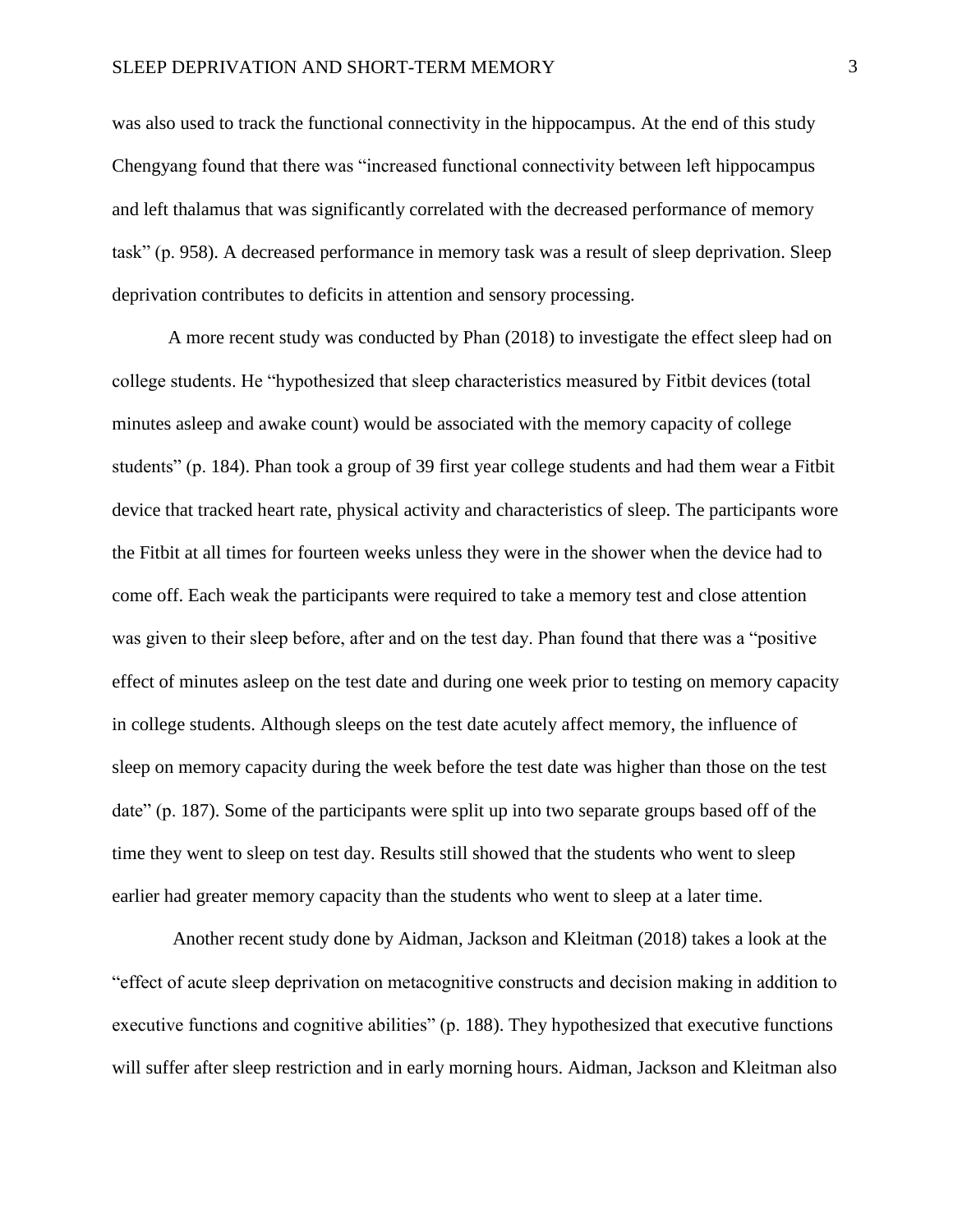wanted to study metacognitive functioning, which is responsible for complex decision making, self-awareness and problem solving. They hypothesized that there will be a change in metacognitive functioning under sleep deprivation, but that it would be a minor change. Aidman, Jackson and Kleitman took thirteen army personnel who had less than 1,000mg of caffeine a day and screened them for "sleep disturbance symptoms and excessive daytime sleepiness" (p. 191). The participants were required to take a series of tests; the spatial stroop test that tests inhibitory control, predictable switching digits that tests cognitive flexibility, running letters test that tests working memory, numbers series test that tests reasoning ability, medical decision-making test that looks at short-term memory, and metacognitive function and a test that measured reaction times. Sleep patterns were measured for two weeks. In the first week, the participants kept their normal sleep schedule and then tested twice. In the second week, the participants were deprived of sleep and then tested twice as well.

Results were gathered from every test that was taken from before sleep deprivation and after. The results on the running letters test, simple reaction time, found that there was no significant improvement. The spatial stroop test and predictable switching digits test concluded that there were changes between week one and week two. Overall the study found that "circadian phase and time spent awake might independently affect cognitive performance but might interact in their effect on self-regulation and self-reflective processes" (Aidman, Jackson & Kleitman p. 198). Sleep deprivation may not have an effect on all cognitive functions but influences cognitive performance. Deprivation of sleep did affect "executive functioning and self‐ regulation, complex cognitive abilities" but, "metacognitive monitoring remained relatively intact" (Aidman, Jackson & Kleitman, p. 198).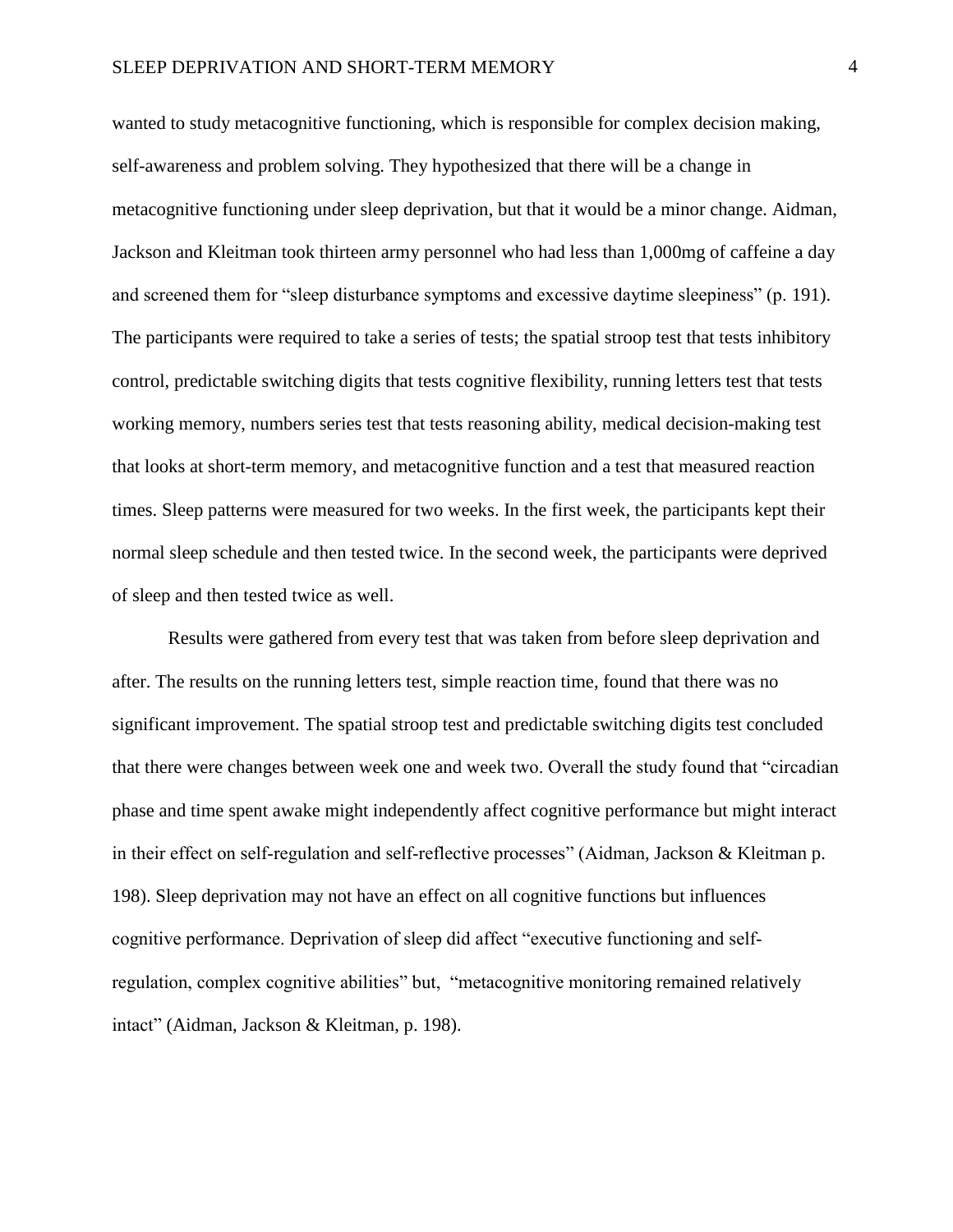For this present study we wanted to see if the amount of sleep people obtain affects their mood and short-term memory. This study could also show how the number of hours of sleep individuals have to get a night before it does start to affect mood and short-term memory. I predict that there will be a positive correlation between sleep, mood and short-term memory. The more sleep the participants receive will positively affect their mood and memory recall. To be more precise, I think that the participants will have to get seven to eight hours of sleep a night in order to see the positive correlation. Six hours or less of sleep consecutively is when participants will start to see the negative effects that deprivation of sleep can have on short-term memory and mood. I do not think that there will be a difference between men, women or age. There are many people who might think that older adults need more sleep, but I predict that all ages need the same amount of sleep in order to not see the negative affects that sleep can have on the brain and the body.

### **Method**

## **Participants**

The participants for this present study were recruited using the online Sona-systems program that is utilized by the psychology department at Angelo State University. There was a total of 114 students that took the survey. Ages of the participants ranged from 18 to 42 ( $M =$ 19.52, *SD* = 2.7). Out of all the participants 15.8% of them were males and the other 83.3% of them were female. For the race of the participants, .9% were Native American or American Indian, .9% Asian/Pacific islander, 4.4% Black or African American/ not of Hispanic origin, 47.4% White/not of Hispanic origin, 5.3% Hispanic and 5.3% Biracial.

# **Design**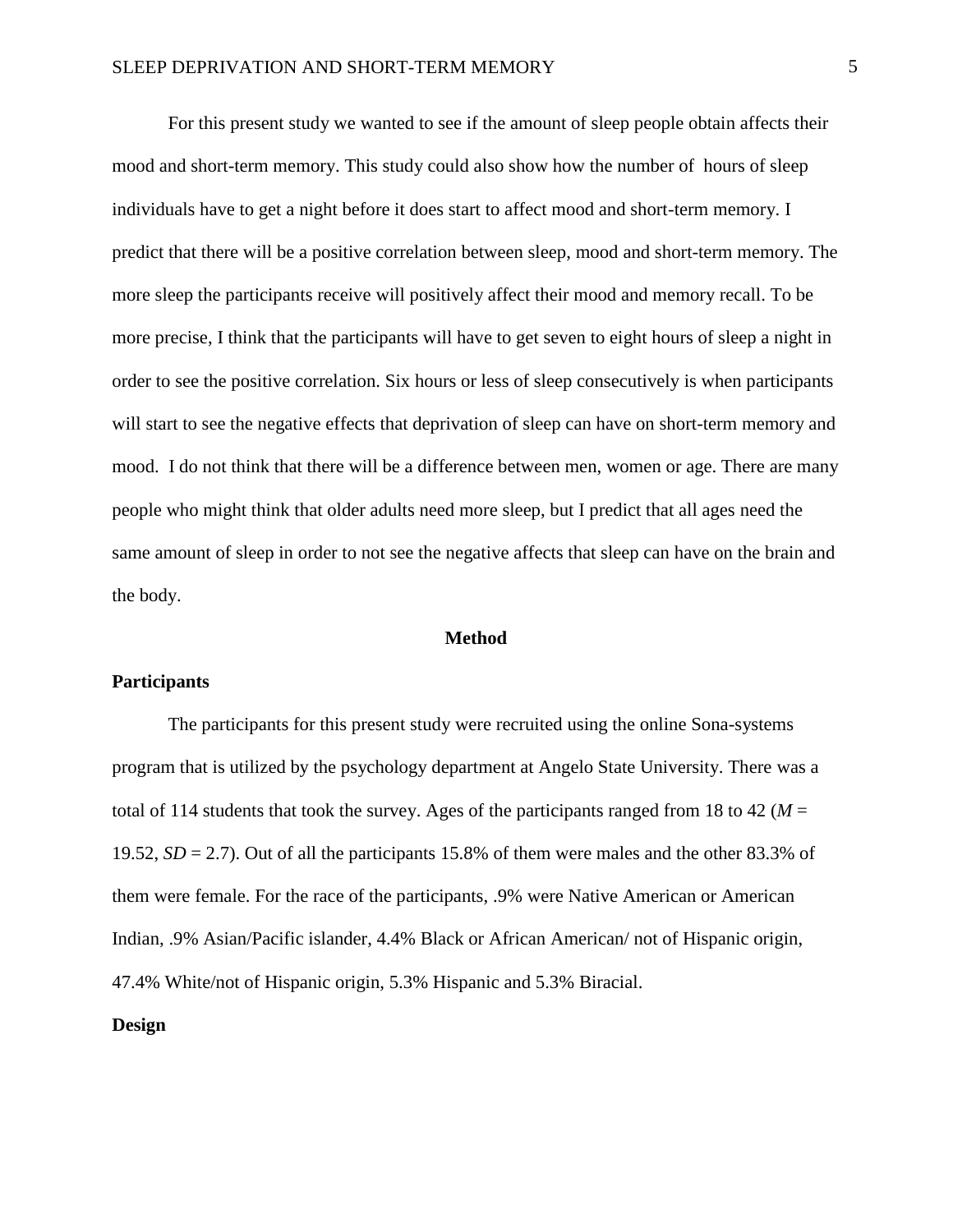The design is correlational because none of the variables are being manipulated. The results will show if there is a relationship between the variables whether that be positive or negative relationship.

## **Stimuli**

In the survey we used a written scenario which is the following; There once a girl named Samantha, who had a pet dog named Samson, who had a pet rat named Samuel. The rat had a pet cricket named Sam. The four of them lived in Massachusetts. They spent many days out in the wild looking for clovers. Their neighbors were best friends of the famous entertainers Will Smith and Kristen Bell. Sometimes their neighbors Rick and Roy would have cook outs on the weekend. They were from Texas and loved to BBQ. They had the biggest smoker in the state of Massachusetts and would take Sam and Samantha to every cooking tournament in the United States. They usually traveled to these tournaments during the summertime. This was the best time to travel because of the weather. On these tournaments Sam would collect rocks to bring back home to Samuel. This was used to test the participants' memory recall. We asked them basic questions and then provided them with the scenario and then more basic questions used as distractors. After the distraction questions we asked them questions about the scenario to see what they remembered.

#### **Measures**

The questionnaire used for this study consisted of the positive and negative PANAS scale which is used to measure a positive or negative affect (Watson, et al., 1988). The positive and negative PANAS scale is a self-questionnaire that has 10 positive emotions and 10 negative emotions that can be rated on a 1-5 scale in how much the participants agreed on having felt the emotion. In this case we wanted to measure how much sleep or lack thereof affected the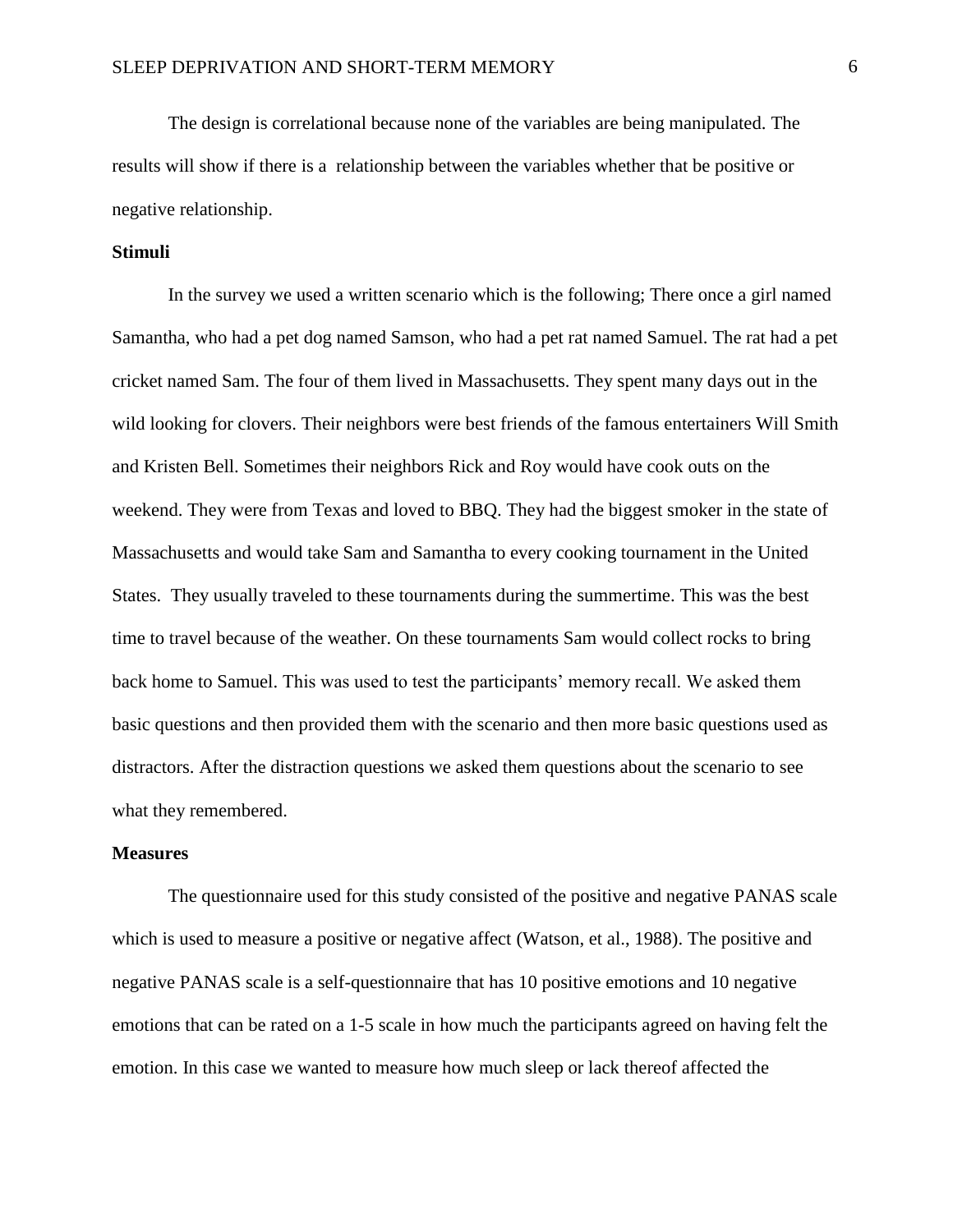participants regarding their mood and emotion. The questionnaire also included simple questions like: *"what is 4x7?" and "what is 100 squared?"* in order to distract them from the scenario before their memory recall. We also asked demographic questions to help describe the sample group.

## **Procedure**

Participants were recruited using Sona, which is the online recruiting tool used by the psychology department at Angelo State University. Once the students got into the Sona website and chose to take the "Fussy and Forgetful?" study they completed the online consent form and then were directed to the survey. After the survey, they read over the debriefing and were thanked for their participation. Data were collected using the online software program Qualtrics, which is a secure platform for collecting data online. The survey took 30 min or less and the students received .5 Sona credits for their psychology class. Participants received contact information for the P.I. on both the informed consent and the debriefing so if they had any questions or inquiries about the research, they would know who to contact. Participants also received contact information for the IRB if they wished to complain or had any grievances related to the research. Names, phone numbers, and email addresses were included in the contact information provided on both the consent form and the debriefing.

#### **Results**

We predicted that there will be a positive correlation between the amount of sleep, and memory recall and mood. To test our hypothesis, we used Pearson's correlation to determine the relationship between memory recall/mood and sleep deprivation. We ran correlations for hours of sleep and a positive mood on weekdays  $r(114) = .02$ ,  $p = .885$ , hours of sleep and a negative mood on weekdays  $r(114) = -.16$ ,  $p = .211$ , hours of sleep and total correct answers  $r(114) =$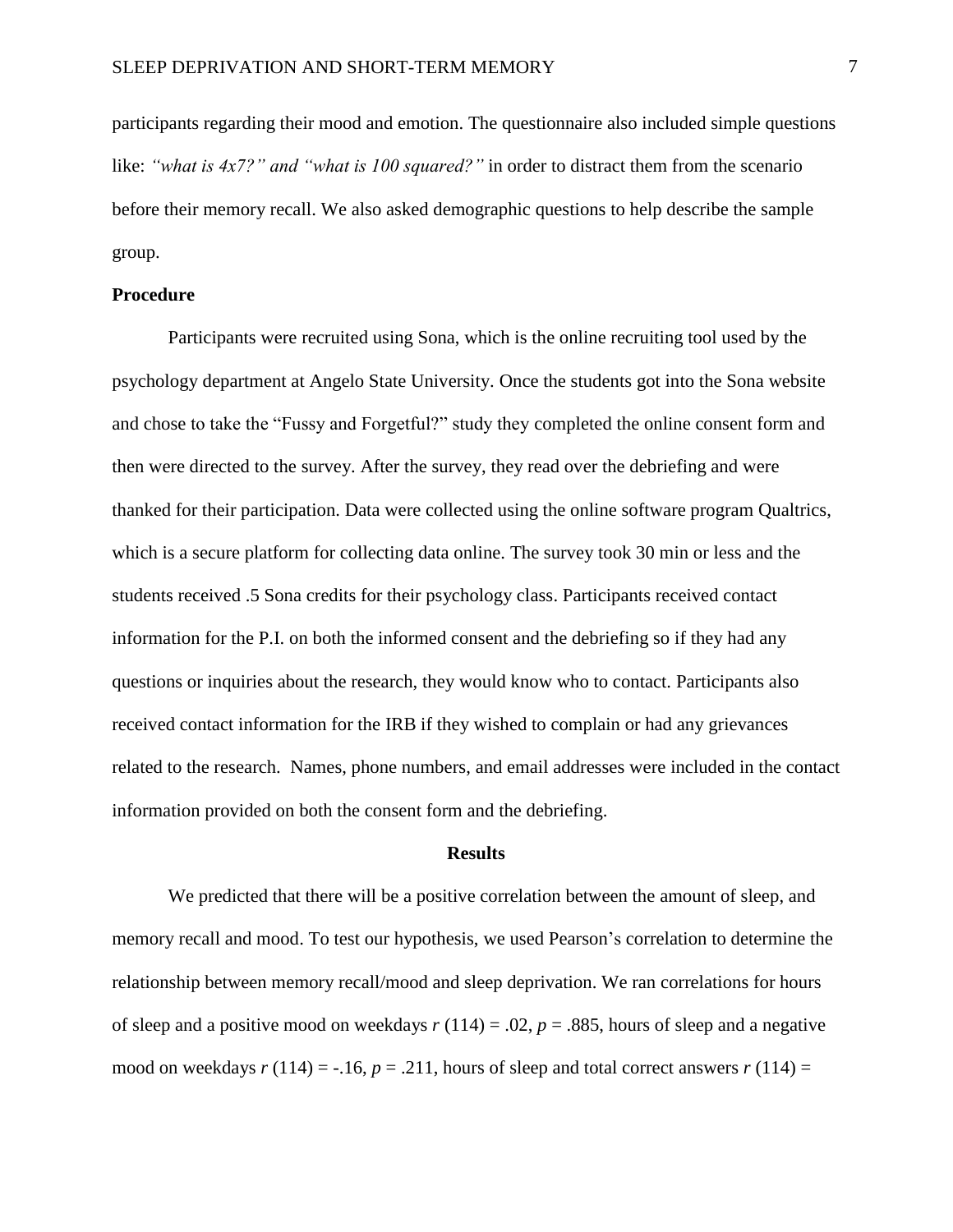.12,  $p = .211$ , hours of sleep and a positive mood on weekends  $r(114) = -.12$ ,  $p = .262$ , hours of sleep and a negative mood on weekends  $r(114) = -0.19$ ,  $p = 0.04$  and hours of sleep and total correct answers for the weekends  $r(114) = .15$ ,  $p = .103$ . The Pearson's *r* data analysis showed that there was no significant relationship between any of the data except for the amount of sleep the participants received on the weekends and negative mood. This means that the less hours of sleep the participants received on the weekend, the more a negative mood was reported.

### **Discussion**

We hypothesized that the participants who received less sleep would have a negative mood than the participants who received more sleep. We found that this was not really the case. Our findings concluded that the participants who received less sleep did not have a negative mood during the week, but on the weekend. I believe that our hypothesis did not match up with the results because of how we went about receiving the results. According to other research, some type of disruption to memory recall and a negative mood has also been found.

If we were to present this study again, I think that it would be important to take a larger group of participants and test them differently. In our study we only asked the participants how many hours of sleep they received and then took their word on what their mood was; which is very subjective. Perhaps for the next study it would be a good idea to ask people who are close to the participant if there was a change in the participants mood. Also, instead of just letting the participants tell us how many hours of sleep they received we should minimize or maximize that amount to truly know if they are sleep deprived. These changes would more accurately test if a negative mood is a result of sleep deprivation. I think that further research should explore not only changes in mood from sleep deprivation, but how sleep deprivation can affect the body as well.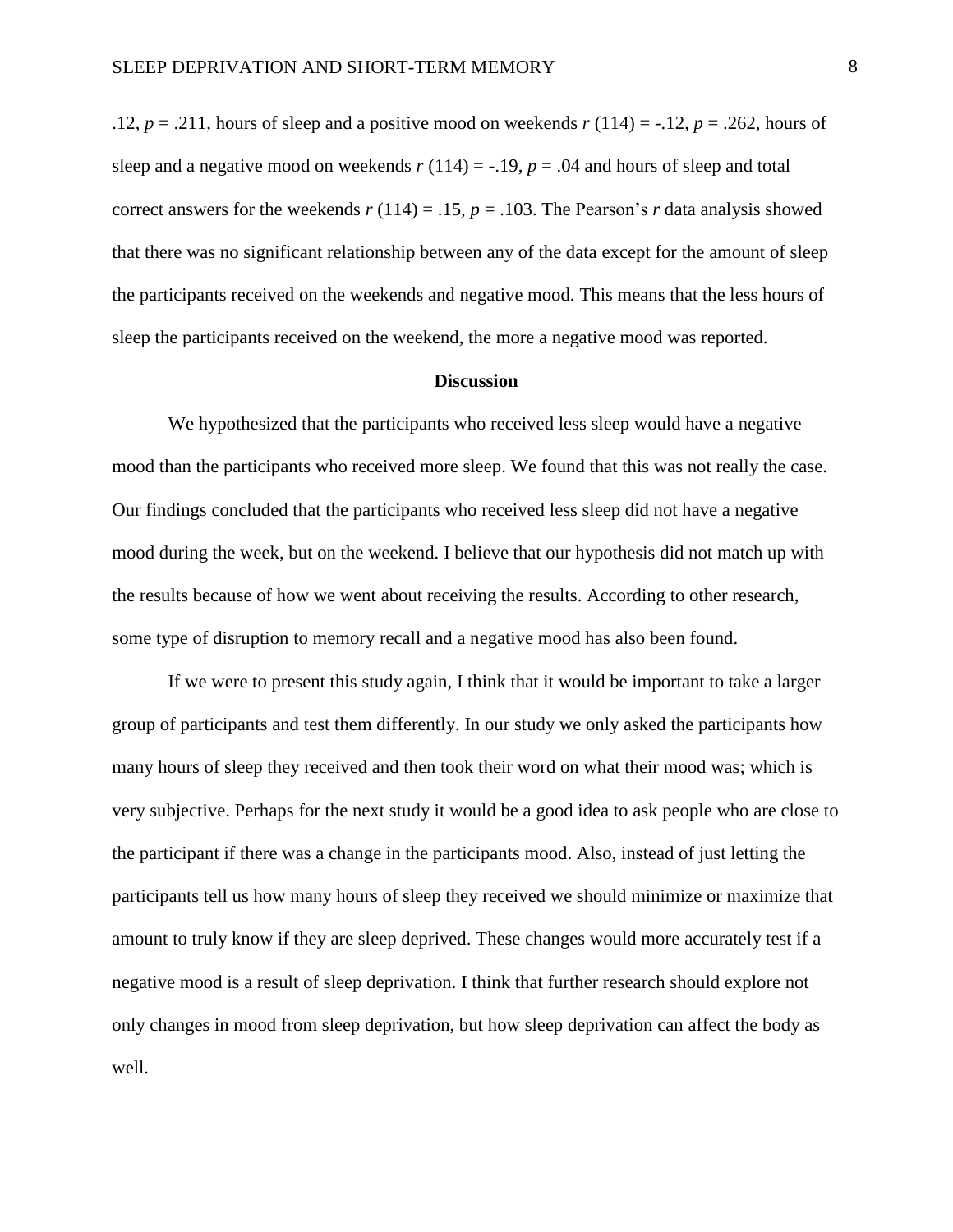This research is important because other researchers may see it and think that it may be something to look further into and develop their own research that helps us truly understand sleep deprivation better. This research also contributes to the scientific literature mentioned previously by going about how sleep is measured. If sleep is not manipulated by the researcher, then it would be a good idea to measure sleep on the weekdays separately from the weekends. This is because typically people get different amounts of sleep between the two because there are more things going on during the week and since our findings showed different results between the weekdays and weekends, so it may be something to further look in to.

Research regarding sleep is very important because sleep is something that many individuals take for granted and do not get enough of. If we keep doing research on sleep and the negative effects that is has then maybe people will start to put it as a priority. Sleep is a major part of basic functioning and a lot of people suffer from illnesses that could be easily fixed by just adding a little more sleep to their schedule. Sleep deprivation can alter the quality of life and not enough people are aware of that when they should be.